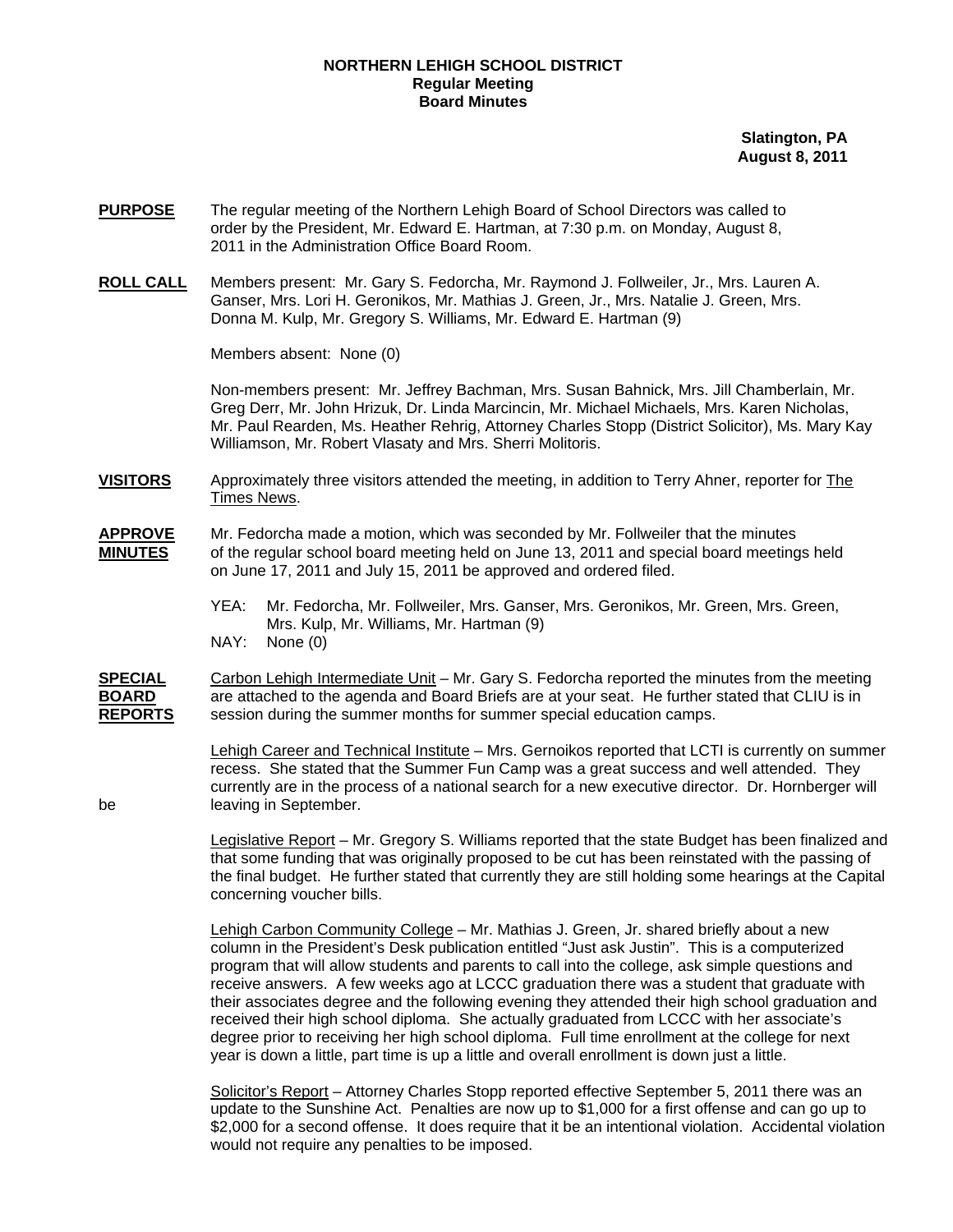Federal and Other Programs Update – Mrs. Karen A. Nicholas stated that the district's collaboration with Community Services for Children for the Head Start Program at Peters Elementary School will **SPECIAL** continue again this year. Funding will be from the Accountability Block Grant. The remainder of the **BOARD** ABG funding will fund one teacher for our current full day Kindergarten program. **REPORTS (cont.)** Business Manager's Report – Mr. Hartman stated that the Board of Education is currently conducting a search for a new district business manager. Superintendent's Report Mr. Michaels stated that we are currently holding our first official function in the new district office complex. He thanked the community and School Board for having the foresight for planning for such a beautiful and functional facility. Mr. Michaels reported that during the week of September 5 through September 19 the district will fly 911 Remembrance Flags. One flag will be donated to a local community group to be used as a raffle fund raiser. Mr. Michaels introduced the new High School Principal, Mr. Robert Vlasaty. Mr. Hartman reported that an executive session was held prior to tonight's meeting to discuss personnel issues. **PERSONNEL** Mr. Fedorcha made a motion, which was seconded by Mrs. Ganser, that the Board of Education approves the following personnel items: Change In Approve a title change for Mrs. Karen Nicholas from Assistant to the Superintendent to Title Assistant Superintendent with no salary change. In July 2011 Mrs. Nicholas completed her K. Nicholas course work and has applied to the Pennsylvania Department of Education for her certification as Assistant Superintendent. Resignations Accept the resignation of Donald Allen from his position as High School Assistant Principal<br>D. Allen effective the end of the work day July 28, 2011. Mr. Allen has accepted a position with ano effective the end of the work day July 28, 2011. Mr. Allen has accepted a position with another school district. J. Sitaras Accept the resignation of John Sitaras from his position as Head Girl's Soccer Coach for the 2011-2012 school year. Appointment Scott Pyne Administrative Assignment: High School Assistant Principal, replacing Donald Allen who has resigned Salary: \$77,000 (prorated 2011-2012 school year) Effective Date: Upon Release From Current Position Retirement Accept the retirement resignation of James Dotter from his position as Slatington Elementary Resignations Middle Shift Custodian, effective the end of the work day, December 31, 2012. Contract J. Dotter language states that custodial/maintenance employees who have worked for the district more than 20 years and give notice to the district of retirement 12 ½ months prior to retirement date shall receive an additional \$500.00 upon retirement. Mr. Dotter will retire in December 2012 after 25 years of service at Northern Lehigh. Family Approve the request of employee #3120 to take a 12 week Family Medical Leave effective Medical November 17, 2011 for the birth of her child. She will be using accumulated sick days in Leave conjunction with the Family Medical Leave. Upon exhaustion of her Family Medical Leave she is requesting an unpaid leave of absence for the remainder of the 2011-2012 school year. She plans to return to her current teaching position on the first teacher day of the 2012-2013 school year. Co-Curricular Susan Bachman Elementary Scholastic Scrimmage \$ 435.08

|           | Co-Curricular Susan Bachman     | Elementary Scholastic Scrimmage | ა 435.08   |
|-----------|---------------------------------|---------------------------------|------------|
|           | Appointments Christopher Barnes | MS Newspaper Advisor            | \$455.16   |
| 2011-2012 | Michael Bonner                  | Assistant Track Coach           | \$2,902.75 |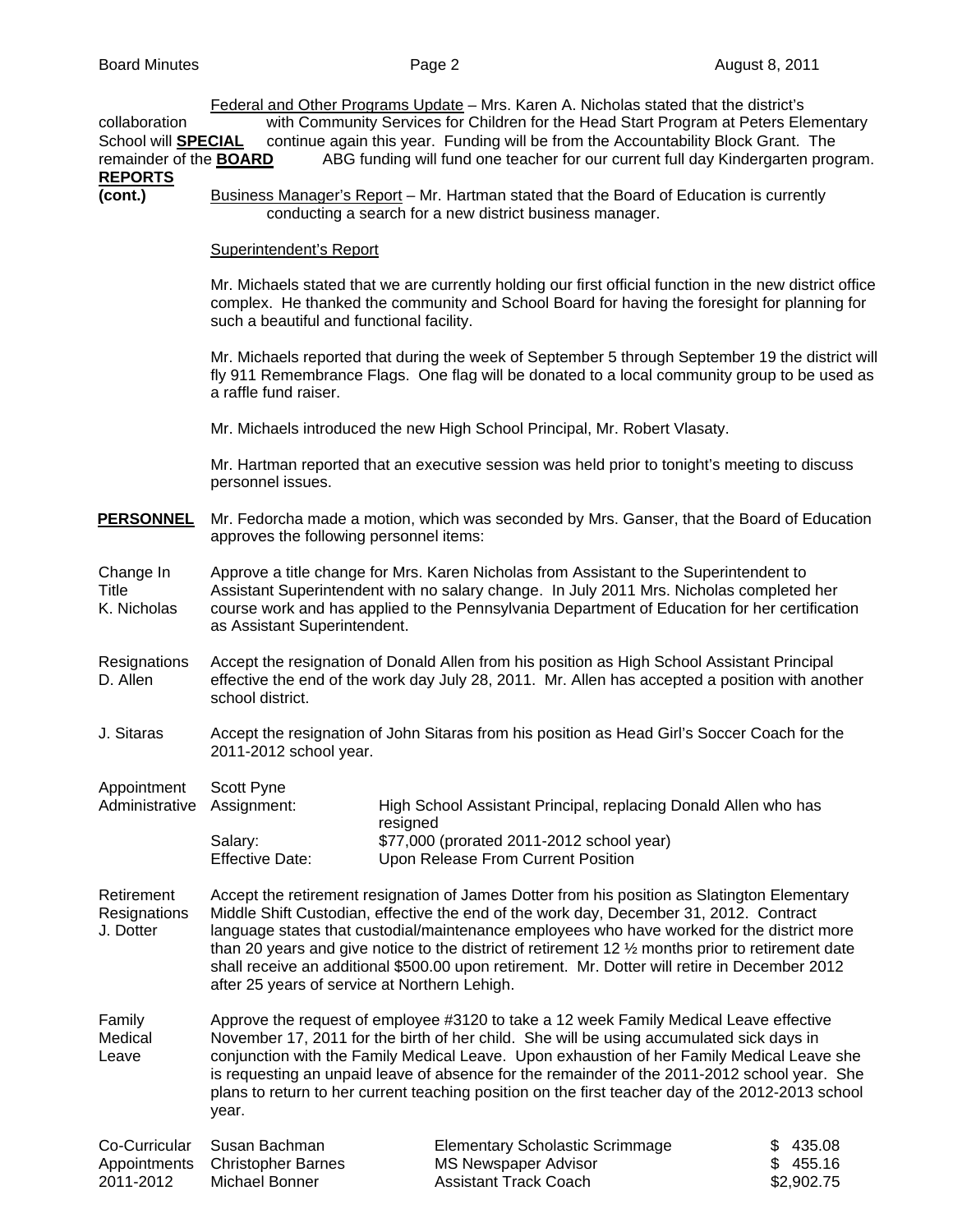|                  | Susan Bowser               | MS Jr. Ntl. Honor Society Adv (Shared \$414.20) \$ 138.07 |               |
|------------------|----------------------------|-----------------------------------------------------------|---------------|
|                  | David Carroll              | Senior High Band Advisor                                  | \$4,711.12    |
|                  | David Carroll              | <b>MS Band Director</b>                                   | 689.43<br>\$  |
| <b>PERSONNEL</b> | Elizabeth Chunko           | Sophomore Class Advisor                                   | \$<br>631.41  |
| (cont.)          | Scott DeLong               | Debate Advisor                                            | \$1,378.86    |
|                  | Scott DeLong               | <b>National Honor Society</b>                             | 491.97<br>\$  |
|                  | <b>Rick Eckhart</b>        | MS Jr. Ntl. Honor Society Adv (Shared \$414.20) \$        | 138.07        |
|                  | Renee Evans                | Sr. High Fall Intramurals - Tennis                        | \$<br>804.95  |
|                  | Renee Evans                | Sr. High Spring Intramurals - Tennis                      | \$<br>804.95  |
|                  | Renee Evans                | Sr. High Student Council                                  | \$2,067.18    |
|                  | Renee Evans                | <b>SADD Advisor</b>                                       | 552.27<br>\$. |
|                  | <b>Kimberly Filipovits</b> | Middle School Yearbook Advisor                            | \$            |
| 805.46           |                            |                                                           |               |
|                  | <b>Tammy Fristick</b>      | Senior Class Advisor                                      | \$631.41      |
|                  | <b>Scott Gerould</b>       | <b>Assistant Track Coach</b>                              | \$2,902.75    |
|                  | Jason Graver               | MS Jr. Ntl. Honor Society Adv (Shared \$414.20) \$        | 138.07        |
|                  | <b>Babette Guss</b>        | Senior High Yearbook                                      | \$2,397.40    |
|                  | <b>Todd Herzog</b>         | Sr. High Spring Intramurals - Weightlifting               | \$<br>804.95  |
|                  | <b>Todd Herzog</b>         | Sr. High Fall Intramurals - Weightlifting                 | \$<br>804.95  |
|                  | <b>Bob Hicks</b>           | <b>Assistant Softball Coach</b>                           | \$2,902.75    |
|                  | Stephen Hluschak           | Assistant Baseball Coach                                  |               |
|                  |                            |                                                           | \$2,902.75    |
|                  | Stephen Hluschak           | Sr. High Winter Intramurals - Weightlifting               | \$<br>804.95  |
|                  | Mark Hoffman               | MS Spring Intramurals - Weightlifting                     | \$<br>805.46  |
|                  | Mark Hoffman               | <b>Assistant Softball Coach</b>                           | \$2,902.75    |
|                  | <b>Sharon Hunsicker</b>    | Senior Class Advisor                                      | 631.41<br>\$  |
|                  | Patricia Ingles            | Sophomore Class Advisor                                   | \$<br>631.41  |
|                  | Andrew Kern                | Middle School Web Page Advisor                            | \$<br>403.16  |
|                  | Gregory King               | Assistant Baseball Coach (JV)                             | \$2,902.75    |
|                  | Lora Krum                  | <b>Elementary Chorus</b>                                  | 589.03<br>\$  |
|                  | Michael Lehtonen           | Sr. High Winter Intramurals - Winter Track                | \$<br>804.95  |
|                  | Michael Lehtonen           | <b>Head Track Coach</b>                                   | \$4,584.66    |
|                  | Alice Lieberman            | Academic Challenge Eight Advisor                          | \$435.08      |
|                  | Derek Long                 | <b>Assistant Track Coach</b>                              | \$2,902.75    |
|                  | <b>Brett Martinez</b>      | <b>Assistant Wrestling Coach</b>                          | \$4,469.03    |
|                  | David Oertner              | <b>Assistant Track Coach</b>                              | \$2,902.75    |
|                  | David Oertner              | Sr. High Fall Intramurals - Basketball                    | \$804.95      |
|                  | Erv Prutzman               | <b>Head Baseball Coach</b>                                | \$4,584.66    |
|                  | Michelle Raber             | <b>MS Fall Intramural Net Sports</b>                      | 805.46<br>\$  |
|                  | Michelle Raber             | <b>MS Spring Intramural Net Sports</b>                    | \$<br>805.46  |
|                  | Michelle Raber             | <b>MS Winter Intramural CPR</b>                           | \$805.46      |
|                  | Jason Reinhard             | Head Varsity Girl's Soccer Coach                          | \$4,970.42    |
|                  | Jason Reinhard             | Assistant Varsity Boy's Soccer Coach                      | \$2,761.35    |
|                  | <b>Rachel Reiter</b>       | <b>MS Chorus Advisor</b>                                  | 689.43<br>\$  |
|                  | <b>Rachel Reiter</b>       | Senior High Chorus Advisor                                | \$1,723.58    |
|                  | MaryAnne S.-Mattiola       | Freshman Class Advisor                                    | \$<br>625.17  |
|                  | <b>Candice Saville</b>     | <b>Junior Class Advisor</b>                               | \$<br>631.41  |
|                  | Angela Shoemaker           | Junior Class Advisor                                      | \$<br>631.41  |
|                  | Stephen Shuey              | Freshman Class Advisor                                    | \$<br>625.17  |
|                  | Joseph Tout                | Sr. High Spring Intramurals - Weightlifting               | \$<br>804.95  |
|                  | Joseph Tout                | Sr. High Winter Intramurals - Weightlifting               | \$<br>804.95  |
|                  | Denise Turoscy             | Scholastic Scrimmage Advisor - HS                         | \$<br>805.46  |
|                  | Denise Turoscy             | Newspaper Advisor - HS                                    | \$1,810.60    |
|                  | Randall Utsch              | Majorette/Band Advisor                                    | \$2,067.18    |
|                  | <b>Camille Vernarr</b>     | <b>Elementary Band Advisor</b>                            | \$<br>785.38  |
|                  | Charles Weigold III        | Senior Class Play Advisor                                 | \$1,466.99    |
|                  | Charles Weigold III        | Senior High Musical Director                              | \$2,759.95    |
|                  | Amy Zeiser                 | Middle School Student Council Advisor                     | \$1,243.87    |
| Co-Curricular    | <b>Gary Andrew</b>         | Assistant Baseball Coach                                  |               |
| Volunteers       | <b>Christopher Bennett</b> | Assistant Baseball Coach                                  |               |
| 2011-2012        | Kyle Follweiler            | Assistant Baseball Coach                                  |               |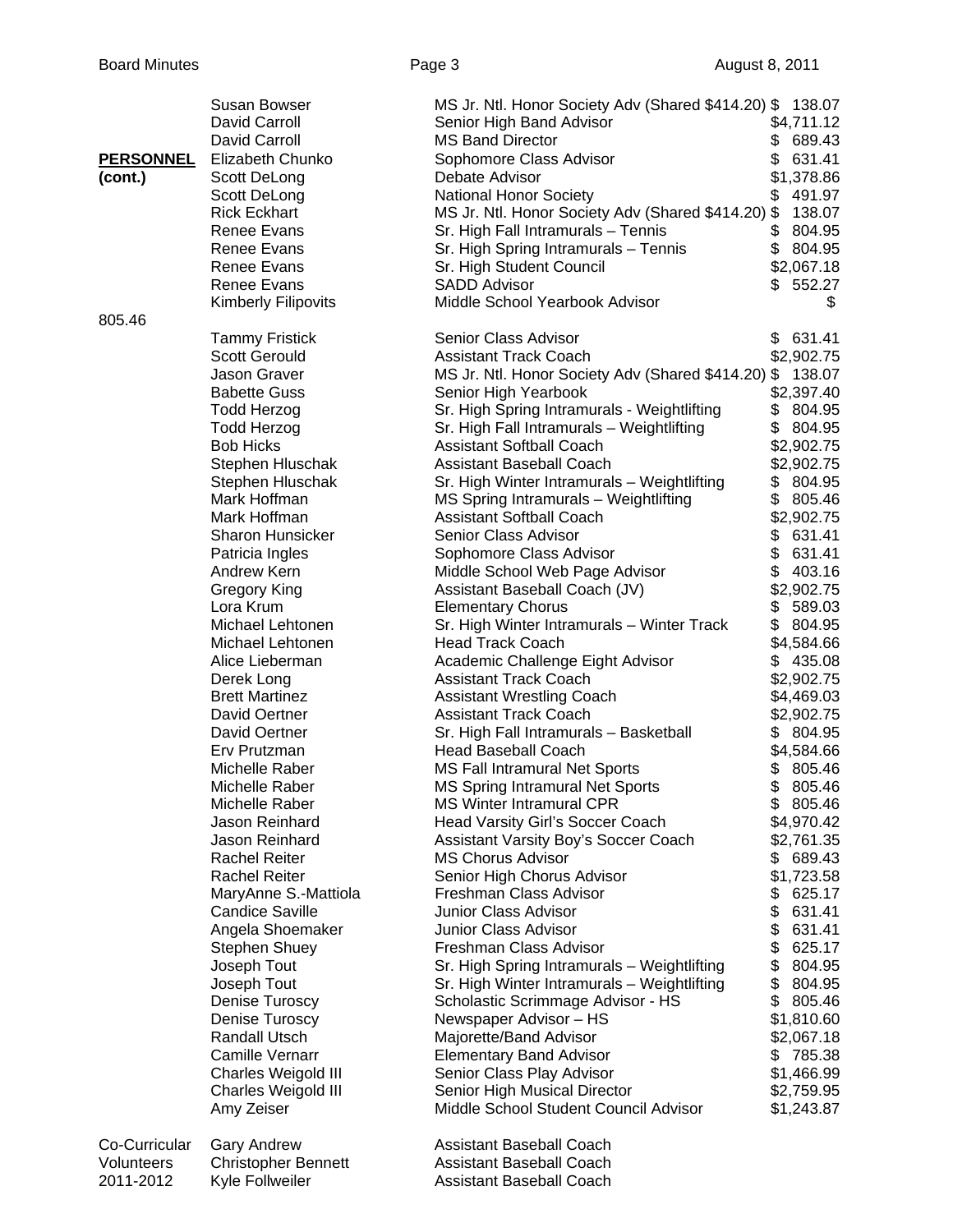Melissa DeFrain **Assistant Softball Coach** 

## **PERSONNEL**

## **(cont.)**

Game Approve the following list of people as Game Workers for the 2011-2012 school year. Game<br>Workers Workers consist of ticket sellers and takers, game announcers, scoreboard operators, timers, Workers consist of ticket sellers and takers, game announcers, scoreboard operators, timers, 2011-2012 field judges, scorekeepers. Rate of pay is consistent with the rates approved on the 2011-2012 Supplementary Personnel Salary Schedule.

|                                                                                          | Dan Blazosky                                                                                                                                                                                                                                                                                                                                                                                                                       | <b>Terry Bowman</b>                                                                                                                                                                                                                                                                |  |
|------------------------------------------------------------------------------------------|------------------------------------------------------------------------------------------------------------------------------------------------------------------------------------------------------------------------------------------------------------------------------------------------------------------------------------------------------------------------------------------------------------------------------------|------------------------------------------------------------------------------------------------------------------------------------------------------------------------------------------------------------------------------------------------------------------------------------|--|
|                                                                                          | Linda Brown                                                                                                                                                                                                                                                                                                                                                                                                                        | Jennifer Butz                                                                                                                                                                                                                                                                      |  |
|                                                                                          | <b>Frank Carazo</b>                                                                                                                                                                                                                                                                                                                                                                                                                | Elizabeth Case                                                                                                                                                                                                                                                                     |  |
|                                                                                          | Eric DeAntonis                                                                                                                                                                                                                                                                                                                                                                                                                     | John DeFrain                                                                                                                                                                                                                                                                       |  |
|                                                                                          | Scott DeLong                                                                                                                                                                                                                                                                                                                                                                                                                       | Renee Evans                                                                                                                                                                                                                                                                        |  |
|                                                                                          | Alden Farber                                                                                                                                                                                                                                                                                                                                                                                                                       | <b>Kelly Follweiler</b>                                                                                                                                                                                                                                                            |  |
|                                                                                          | Rhonda Frantz                                                                                                                                                                                                                                                                                                                                                                                                                      | <b>Jessica Frew</b>                                                                                                                                                                                                                                                                |  |
|                                                                                          | Deb Frohnheiser                                                                                                                                                                                                                                                                                                                                                                                                                    | Marshelle George                                                                                                                                                                                                                                                                   |  |
|                                                                                          | <b>Scott Gerould</b>                                                                                                                                                                                                                                                                                                                                                                                                               | Shawn Green                                                                                                                                                                                                                                                                        |  |
|                                                                                          | Stephen Haas                                                                                                                                                                                                                                                                                                                                                                                                                       | <b>Chad Henritzy</b>                                                                                                                                                                                                                                                               |  |
|                                                                                          | Barry Herman                                                                                                                                                                                                                                                                                                                                                                                                                       | <b>Bobby Herzog</b>                                                                                                                                                                                                                                                                |  |
|                                                                                          | <b>Steve Hluschak</b>                                                                                                                                                                                                                                                                                                                                                                                                              | Mike Hofmann                                                                                                                                                                                                                                                                       |  |
|                                                                                          | Dick Jones                                                                                                                                                                                                                                                                                                                                                                                                                         | Patricia Jones                                                                                                                                                                                                                                                                     |  |
|                                                                                          | Greg King                                                                                                                                                                                                                                                                                                                                                                                                                          | <b>Mark Lavine</b>                                                                                                                                                                                                                                                                 |  |
|                                                                                          | Mike Lehtonen                                                                                                                                                                                                                                                                                                                                                                                                                      | Andrew Lynn                                                                                                                                                                                                                                                                        |  |
|                                                                                          | <b>Steve Martinez</b>                                                                                                                                                                                                                                                                                                                                                                                                              | Larry Meixsell                                                                                                                                                                                                                                                                     |  |
|                                                                                          | Mike Mengel                                                                                                                                                                                                                                                                                                                                                                                                                        | <b>Thomas Mertus</b>                                                                                                                                                                                                                                                               |  |
|                                                                                          | <b>Sherri Molitoris</b>                                                                                                                                                                                                                                                                                                                                                                                                            | Jim Nonnemaker                                                                                                                                                                                                                                                                     |  |
|                                                                                          | <b>Kathy Nowlin</b>                                                                                                                                                                                                                                                                                                                                                                                                                | Dave Oertner                                                                                                                                                                                                                                                                       |  |
|                                                                                          | Erv Prutzman                                                                                                                                                                                                                                                                                                                                                                                                                       | Michelle Raber                                                                                                                                                                                                                                                                     |  |
|                                                                                          | Kathleen Reese                                                                                                                                                                                                                                                                                                                                                                                                                     | Dennis Rehrig                                                                                                                                                                                                                                                                      |  |
|                                                                                          | Nancy Rehrig                                                                                                                                                                                                                                                                                                                                                                                                                       | Nicholas Sander                                                                                                                                                                                                                                                                    |  |
|                                                                                          | Eric Schmidt                                                                                                                                                                                                                                                                                                                                                                                                                       | Paula Seiler                                                                                                                                                                                                                                                                       |  |
|                                                                                          | Dick Snell                                                                                                                                                                                                                                                                                                                                                                                                                         | <b>Michael Strohl</b>                                                                                                                                                                                                                                                              |  |
|                                                                                          | <b>Robert Sutjak</b>                                                                                                                                                                                                                                                                                                                                                                                                               | Joe Tout                                                                                                                                                                                                                                                                           |  |
|                                                                                          | Jim Yadush                                                                                                                                                                                                                                                                                                                                                                                                                         | Amy Zeiser                                                                                                                                                                                                                                                                         |  |
|                                                                                          |                                                                                                                                                                                                                                                                                                                                                                                                                                    |                                                                                                                                                                                                                                                                                    |  |
| Senior High<br>Administrative<br>Detention<br>Supervisor<br>D. Beltran                   | worked.                                                                                                                                                                                                                                                                                                                                                                                                                            | Approve to appoint Diana Beltran as the Administrative Detention Supervisor in the senior<br>high school. She will work Tuesday and Thursday from 2:30 p.m. to 4:00 p.m. throughout the<br>2011-2012 school year that warrants detention coverage. Salary will be \$20.00 per hour |  |
| Middle<br>School<br>Administrative<br>Detention<br>Supervisors<br>D. Tulio &<br>D. Knerr | Approve to appoint Debra Knerr and Dawn Tulio as Administrative Detention Supervisors in<br>the middle school. Mrs. Knerr will cover the Monday detentions from 2:20 p.m. to 3:20 p.m.<br>and Mrs. Tulio will cover the Wednesday detentions from 2:20 pm to 3:20 p.m They will work<br>throughout the 2011-2012 school year on Mondays and Wednesdays that warrant detention<br>coverage. Salary will be \$20.00 per hour worked. |                                                                                                                                                                                                                                                                                    |  |
| Saturday<br>Detention<br>Monitor<br>P. Eby-<br>Manescu                                   | Approve to appoint Patricia Eby-Manescu as the Secondary Saturday Detention Monitor for the<br>middle school and senior high school for the 2011-2012 school year, working 3 hours every<br>Saturday that warrants detention coverage. Salary will be \$20.00 per hour worked.                                                                                                                                                     |                                                                                                                                                                                                                                                                                    |  |
| Substitute                                                                               |                                                                                                                                                                                                                                                                                                                                                                                                                                    | Approve to appoint the following list of people as Substitute Secondary Detention Monitors for                                                                                                                                                                                     |  |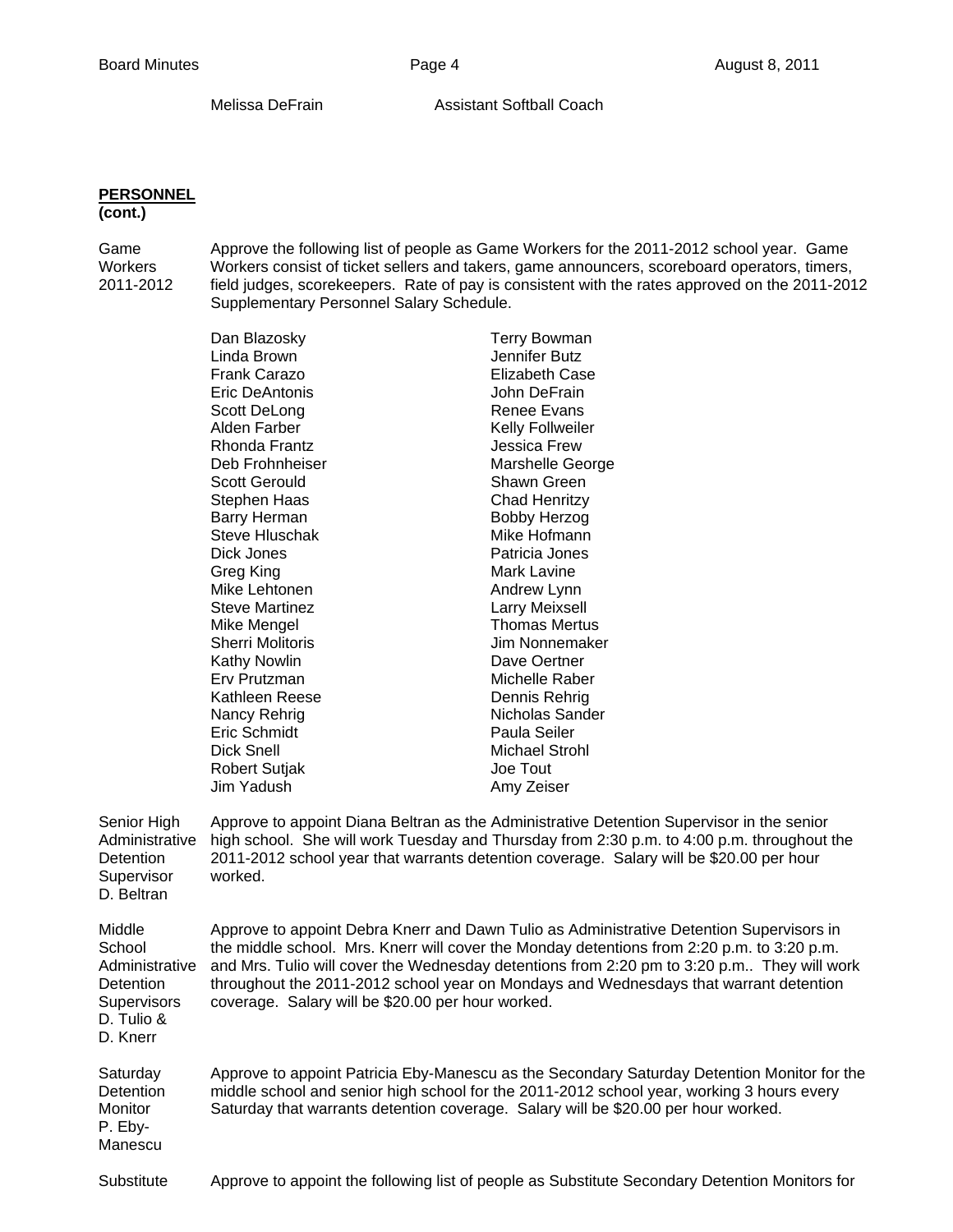Detention the senior high school for the 2010-2011 school year. Work will be on an as needed basis and Supervisor compensation will be at a salary of \$20.00 per hour worked.

 Renee Evans Debi Hollenbach Ellen Kiss **PERSONNEL** Michael Lehtonen **(cont.)** Candice Saville Angela Shoemaker Substitute Approve to appoint Diana Beltran as the Substitute Secondary Saturday Detention Monitor for Saturday the middle school and senior high school for the 2011-2012 school year, working as a substitute Detention for 3 hours every Saturday that warrants substitute detention coverage. Salary will be \$20.00 Monitor per hour worked. D. Beltran M. Strohl Approve to appoint Michael Strohl as the Substitute Secondary Saturday Detention Monitor for the middle school and senior high school for the 2011-2012 school year, working as a substitute for 3 hours every Saturday that warrants substitute detention coverage. Salary will be \$20.00 per hour worked. Professional According to Article II – 1108, subsection (b) of the School Code: "a temporary professional Contracts employee, initially employed by a school district on or after June 30, 1996, whose work has been certified by the district superintendent to the secretary of the school district, during the last four (4) month of the third year of such service, as being satisfactory, shall thereafter be a "professional employee" within the meaning of this article." Therefore, it is recommended to approve "professional employee" status as per the school code for the following teachers, who have satisfactorily completed three years of service to the Northern Lehigh School District: Lisa Colicigno **Rachel Reiter** Jeremy Battista Stephen Shuey Jillian McMullen Salary Acknowledge the following teachers who have completed the requirements per the Collective Adjustments Bargaining Agreement that would entitle them to a salary increase for the 2011-2012 school year: Valerie Ambrose From: Step 5B+24 To: Setp 5M Lori Middaugh From: Step 5B To: Step 5B+24 Substitute- Approve the following substitute teachers for the 2011-2012 school year at the 2011-2012 Instructional substitute teacher rates as approved on the Supplementary Personnel Salary Schedule: Ralph Andrews – Elementary Thomas Battista – Health & Physical Education Kathryn Bonilla – Music and Reading Specialist Janet Brostedt – Elementary Jacob Bushner – Technology Education Timothy Chappelear\* – Elementary Lisa Cox – English & Special Education Michele Custer – Elementary Andrew Drake – Social Studies Amberly Drey – Elementary Kenneth Eck, Jr. – Earth & Space Science

Meredith Foster – Elementary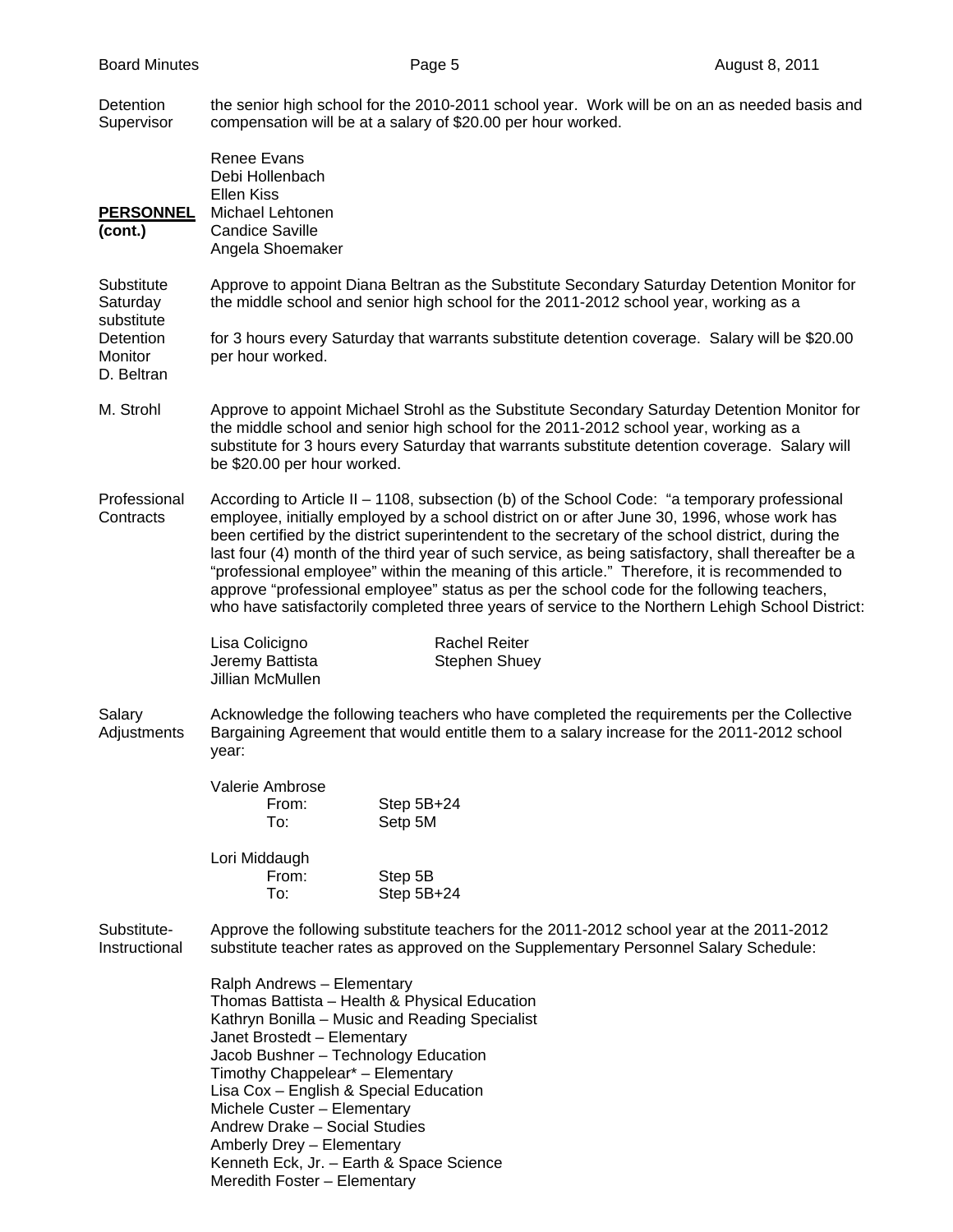| Mary Frank - Art K-12<br>Amanda Frey - Elementary<br>Amberly Gable - English<br>Peggy Gallagher - Elementary<br>Ricky Guth - All Subjects<br>William Hughes - Social Studies & Special Education<br>Nathan Hunsicker - Elementary<br>Steven Jonkman - Music<br><b>PERSONNEL</b><br>Dawn Kemery - Elementary<br>Katherine Kern - Elementary<br>Amber Kistler - Elementary<br>Kristy Kratzer - Elementary & Special Education<br>Ashley Krutsick - Elementary & Middle Level Math<br>Amber Kuntz - Elementary & Special Education<br>Debra Lakatosh - Spanish & French<br>Samantha Lilly - Elementary & Special Education<br>Donna Lobach-Berger - Elementary<br>Deborah Magnotta - Elementary & Reading Specialist<br>Ryan Mayberry - Elementary<br>Andrea Meyers - Chemistry<br>Robert Naugle - Math<br>Joseph Nester - Special Education & Social Studies<br>Nancy Ord - Elementary<br>Kaitlin Parliman - General Science<br>Amanda Radishofski* - Elementary & Special Education<br>Jade Rauch* - Elementary<br>Stephen Reimert - Social Studies<br>Linda Sarver - Art<br>Tonia Schaeffer - Elementary<br>Monique Seiler - Elementary & Middle Level English<br>Jordan Smith - Health & Physical Education<br>Samantha Sontag - Elementary<br>Virginia Stevenson - Music<br>Laura Tatusko - English<br>Anthony Tulio - Elementary<br>Kyle Turner - Elementary<br>Nina Weiss - Elementary<br>Jane Wessner - Elementary<br>*Pending Verification of Missing Documents |
|-----------------------------------------------------------------------------------------------------------------------------------------------------------------------------------------------------------------------------------------------------------------------------------------------------------------------------------------------------------------------------------------------------------------------------------------------------------------------------------------------------------------------------------------------------------------------------------------------------------------------------------------------------------------------------------------------------------------------------------------------------------------------------------------------------------------------------------------------------------------------------------------------------------------------------------------------------------------------------------------------------------------------------------------------------------------------------------------------------------------------------------------------------------------------------------------------------------------------------------------------------------------------------------------------------------------------------------------------------------------------------------------------------------------------------------------------------------------------|
| Approve the following individuals as substitute secretaries/aides for the 2011-2012 school year<br>at the 2011-2012 substitute rate as approved on the Supplementary Personnel Salary                                                                                                                                                                                                                                                                                                                                                                                                                                                                                                                                                                                                                                                                                                                                                                                                                                                                                                                                                                                                                                                                                                                                                                                                                                                                                 |
| Claire Danko<br>Diana Detweiler                                                                                                                                                                                                                                                                                                                                                                                                                                                                                                                                                                                                                                                                                                                                                                                                                                                                                                                                                                                                                                                                                                                                                                                                                                                                                                                                                                                                                                       |
| Nicole Evans<br>Judy Hoffman                                                                                                                                                                                                                                                                                                                                                                                                                                                                                                                                                                                                                                                                                                                                                                                                                                                                                                                                                                                                                                                                                                                                                                                                                                                                                                                                                                                                                                          |
| Lisa Lamon<br>Dawn Martinez                                                                                                                                                                                                                                                                                                                                                                                                                                                                                                                                                                                                                                                                                                                                                                                                                                                                                                                                                                                                                                                                                                                                                                                                                                                                                                                                                                                                                                           |
| <b>Maureen McCullion</b><br>Melanie Mohr                                                                                                                                                                                                                                                                                                                                                                                                                                                                                                                                                                                                                                                                                                                                                                                                                                                                                                                                                                                                                                                                                                                                                                                                                                                                                                                                                                                                                              |
| Carol Scott<br><b>Christine Sigley</b>                                                                                                                                                                                                                                                                                                                                                                                                                                                                                                                                                                                                                                                                                                                                                                                                                                                                                                                                                                                                                                                                                                                                                                                                                                                                                                                                                                                                                                |
| <b>Catherine Smith</b><br>Carol Snyder                                                                                                                                                                                                                                                                                                                                                                                                                                                                                                                                                                                                                                                                                                                                                                                                                                                                                                                                                                                                                                                                                                                                                                                                                                                                                                                                                                                                                                |
| <b>Sheila Steier</b><br>Kathleen Troxell                                                                                                                                                                                                                                                                                                                                                                                                                                                                                                                                                                                                                                                                                                                                                                                                                                                                                                                                                                                                                                                                                                                                                                                                                                                                                                                                                                                                                              |
| Janice Wasilkowski<br><b>Tina Williams</b>                                                                                                                                                                                                                                                                                                                                                                                                                                                                                                                                                                                                                                                                                                                                                                                                                                                                                                                                                                                                                                                                                                                                                                                                                                                                                                                                                                                                                            |
|                                                                                                                                                                                                                                                                                                                                                                                                                                                                                                                                                                                                                                                                                                                                                                                                                                                                                                                                                                                                                                                                                                                                                                                                                                                                                                                                                                                                                                                                       |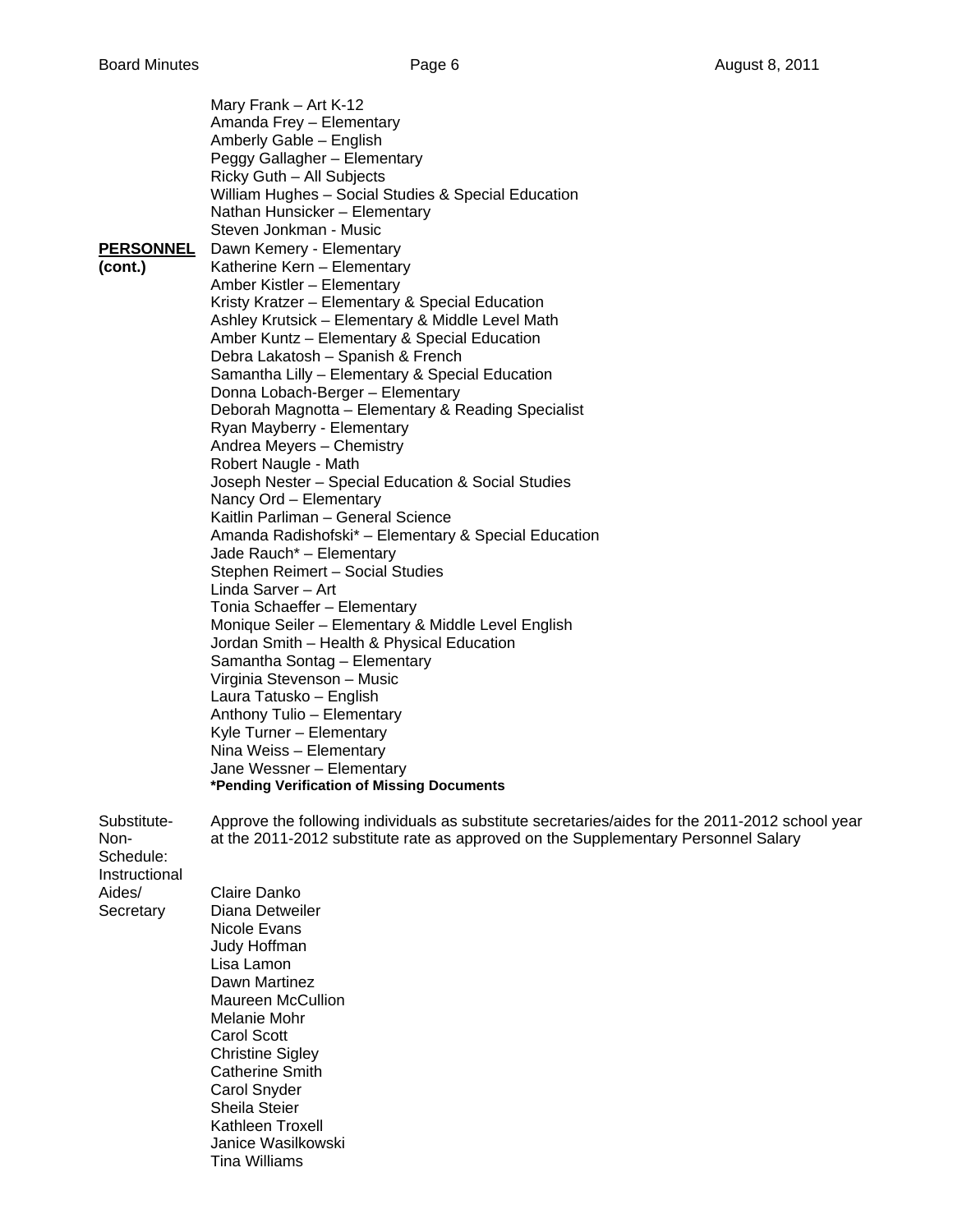Cafeteria Approve the following individuals as substitute cafeteria workers for the 2011-2012 school year Workers at the 2011-2012 substitute rate as approved on the Supplementary Personnel Salary Schedule:

 Gail Bauer Diana Detweiler Theresa Hall Judy Hoffman Lilly Horwith Dawn Martinez Maureen McCullion **PERSONNEL** Melanie Mohr Christine Sigley Carol Snyder

- **(cont.)** Carol Scott
- Sheila Steier Kathleen Troxell Sarah Unger Janice Wasilkowski
- Custodians Approve the following individuals as substitute custodians for the 2011-2012 school year at the 2011-2012 substitute rate as approved on the Supplementary Personnel Salary Schedule:

 Kimberly Antolick Gail Bauer Sandra Diehl Travis Diehl Theresa Hall Jeffrey Mann Ryan Mayberry Randy Muniz Jody Remaley Richard Sensinger

- YEA: Mr. Fedorcha, Mr. Follweiler, Mrs. Ganser, Mrs. Geronikos, Mr. Green, Mrs. Green, Mrs. Kulp, Mr. Williams, Mr. Hartman (9)
- NAY: None (0)

Carol Snyder

- Mr. Hartman introduced Mr. Scott Pyne, new High School Assistant Principal.
- **POLICY** Mr. Williams made a motion, which was seconded by Mrs. Geronikos, that the Board of Education approves the following policy items:
- Board Policy Approve school board policy #619 Finances District Audit, as presented after second reading.
- Second Reading Approve school board policy #601 – Finances, Fiscal Objectives, as presented after second reading.
	- Approve school board policy #210.1 Pupils, Possession/Use of Asthma Inhalers/Epinephrine Auto-Injectors, as presented after second reading.
- Student- Approve the changes to the Elementary School Student-Parent Handbook as presented. Parent

**Handbook** Changes

- YEA: Mr. Fedorcha, Mr. Follweiler, Mrs. Ganser, Mrs. Geronikos, Mr. Green, Mrs. Green, Mrs. Kulp, Mr. Williams, Mr. Hartman (9) NAY: None (0)
- **CURRIC-** Mrs. Geronikos made a motion, which was seconded by Mr. Follweiler, that the Board of Education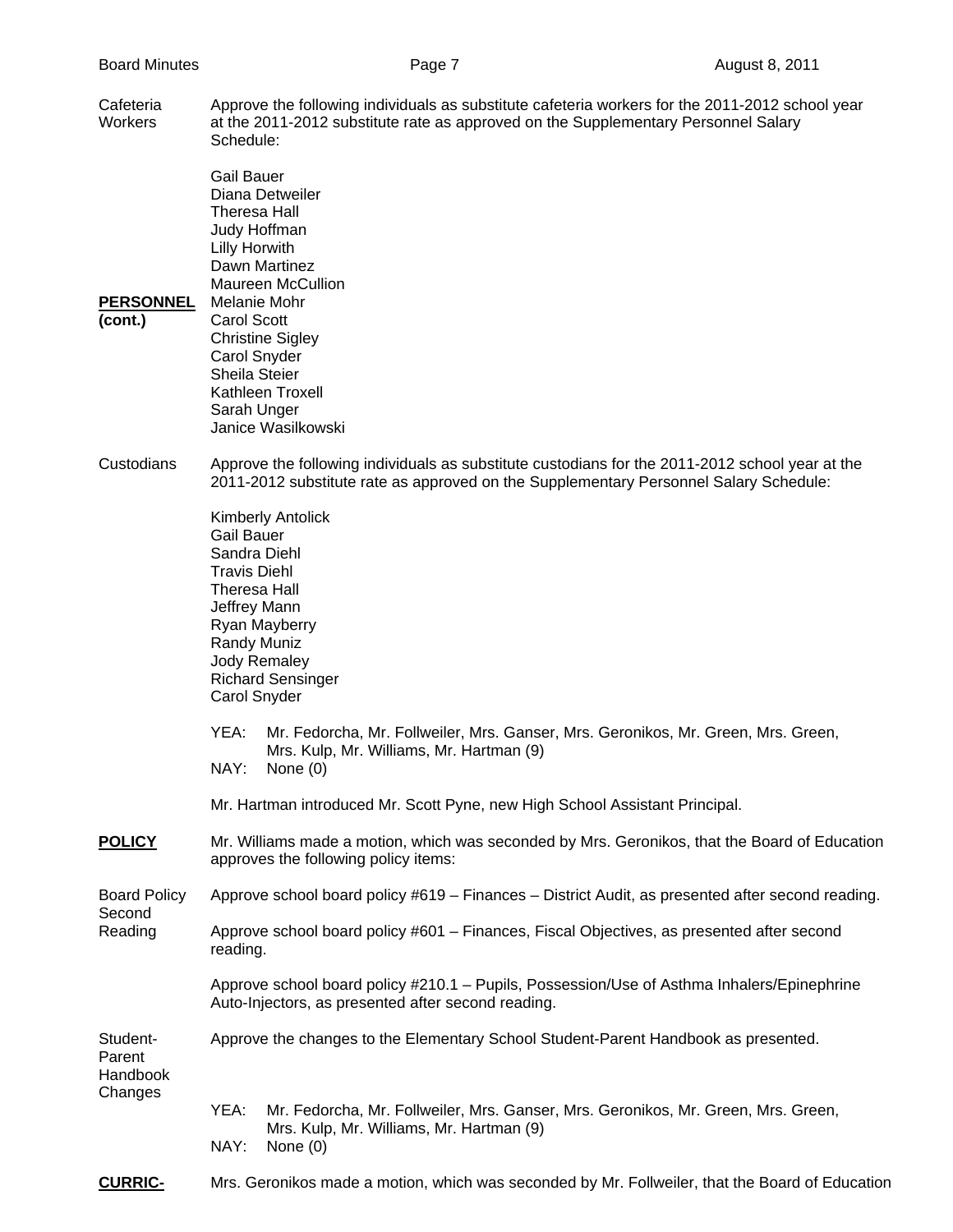| <b>ULUM AND</b><br><b>INSTRUC-</b><br><b>TION</b>                              |                                                                                                                                                                                                                                                     | approves the following curriculum and instruction items:                                                                                                                                                                                                                                                                                                              |                                  |
|--------------------------------------------------------------------------------|-----------------------------------------------------------------------------------------------------------------------------------------------------------------------------------------------------------------------------------------------------|-----------------------------------------------------------------------------------------------------------------------------------------------------------------------------------------------------------------------------------------------------------------------------------------------------------------------------------------------------------------------|----------------------------------|
| <b>Behavioral</b><br>Health<br>Private<br>Academic<br>School                   | 2011-2012 school year.                                                                                                                                                                                                                              | Approve to authorize proper officials to enter into an agreement between the Northern Lehigh<br>School District and Behavioral Health Associated Licensed Private Academic School for the<br>purpose of furnishing regular education or special education programs for students for the                                                                               |                                  |
| <b>CURRIC-</b><br><b>ULUM AND</b><br><b>INSTURC-</b><br><b>TION</b><br>(cont.) |                                                                                                                                                                                                                                                     |                                                                                                                                                                                                                                                                                                                                                                       |                                  |
| <b>CLIU</b><br><b>Driver</b><br>Education<br>Program                           | effective July 1, 2011 through June 30, 2012.                                                                                                                                                                                                       | Approve to authorize proper officials to ratify a contractual agreement between the Northern<br>Lehigh School District and the Carbon Lehigh Intermediate Unit #21 to continue the Driver<br>Education Program in our district at a cost of \$2,200.00, an increase of \$50.00 over last year,                                                                        |                                  |
| Induction<br>Program                                                           | Approve the following teachers as helping teachers in the Northern Lehigh School District<br>Induction Program for the 2010-2011 school year:                                                                                                       |                                                                                                                                                                                                                                                                                                                                                                       |                                  |
|                                                                                | <b>Helping Teacher</b>                                                                                                                                                                                                                              | Inductee                                                                                                                                                                                                                                                                                                                                                              | Stipend                          |
|                                                                                | Jamie Bigley<br>James Bauer<br>Elissa Fry                                                                                                                                                                                                           | Kara Solt<br>Jessica Gold<br><b>Michael Strohl</b>                                                                                                                                                                                                                                                                                                                    | \$750.00<br>\$750.00<br>\$750.00 |
| Non-<br>Resident<br><b>Students</b>                                            |                                                                                                                                                                                                                                                     | Approve the request of the parents of a first grade student at Peters Elementary School, who<br>are moving into Slatington Borough, to allow their student to begin the 2011-2012 school year<br>in Northern Lehigh School District in accordance with school board policy #202. Settlement on<br>the house they will be purchasing is scheduled for August 26, 2011. |                                  |
|                                                                                | YEA:<br>NAY:<br>None $(0)$                                                                                                                                                                                                                          | Mr. Fedorcha, Mr. Follweiler, Mrs. Ganser, Mrs. Geronikos, Mr. Green, Mrs. Green,<br>Mrs. Kulp, Mr. Williams, Mr. Hartman (9)                                                                                                                                                                                                                                         |                                  |
| <b>FINANCIAL</b>                                                               | Mrs. Ganser made a motion, which was seconded by Mr. Fedorcha, that the Board of<br>Education approves the following financial items:                                                                                                               |                                                                                                                                                                                                                                                                                                                                                                       |                                  |
| List of<br><b>Bills</b>                                                        | Approve the Following List of Bills:<br>General Fund months of June, July and August<br>Cafeteria Fund month of June and July<br>Construction Fund month of June & July<br>Refreshment Stand month of June<br>Athletic Fund months of June and July |                                                                                                                                                                                                                                                                                                                                                                       |                                  |
| Per Capita<br>Abatements/<br>Exonerations                                      | the guidelines, as presented.                                                                                                                                                                                                                       | Approve abatement/exoneration requests of per capita taxes, for the residents that fall within                                                                                                                                                                                                                                                                        |                                  |
| Resolution<br>Appointing<br>Lehigh TCC<br>Liaison                              | Approve the Resolution appointing and designation a liaison between the NLSD and the Lehigh<br>Tax Collection Committee, as presented.                                                                                                              |                                                                                                                                                                                                                                                                                                                                                                       |                                  |